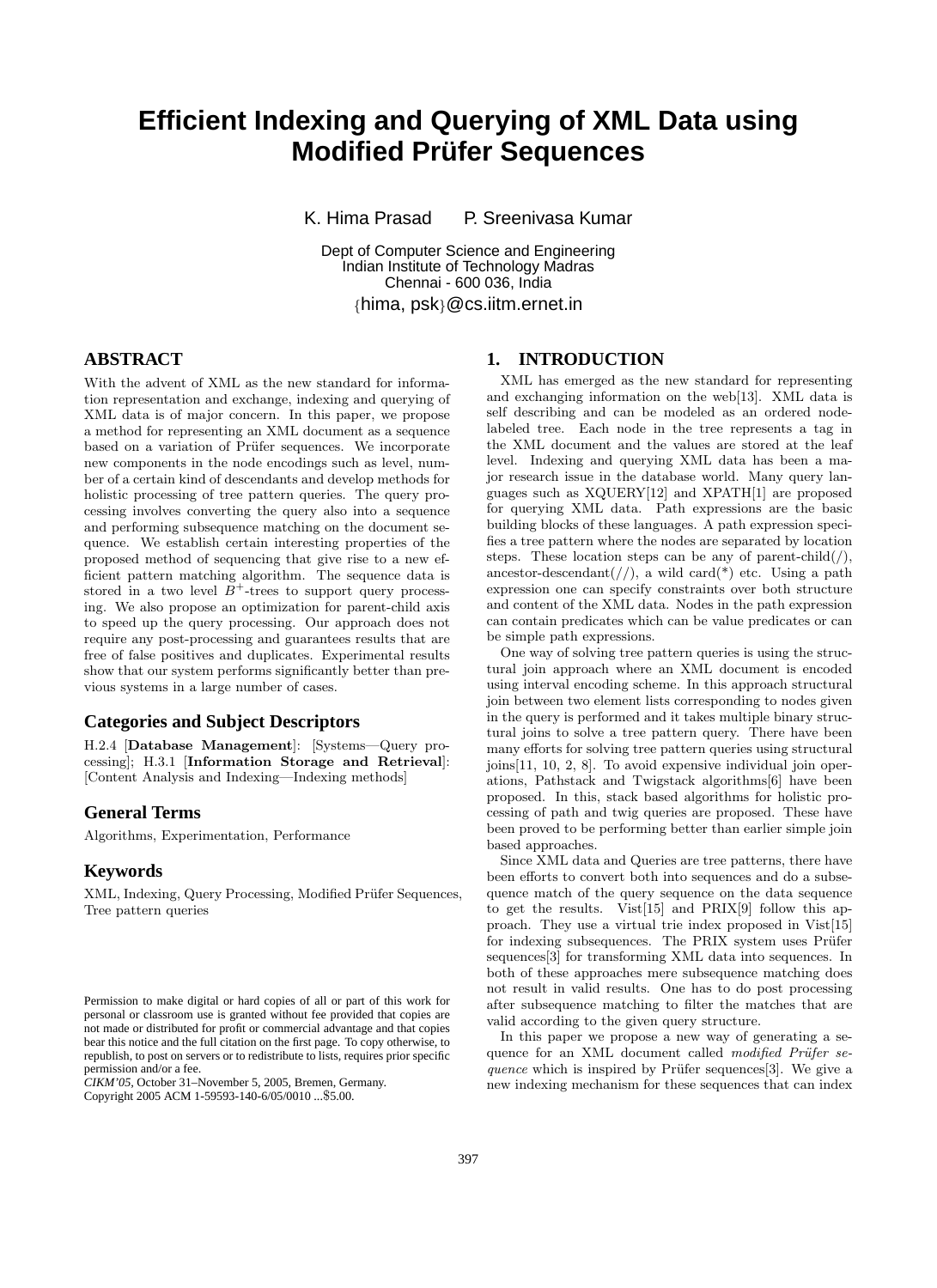sequences of any length and supports holistic processing of twig queries efficiently. In our system we club the validation and subsequence matching process together which results in elimination of invalid results and thus resulting in reduction of disk I/O's performed while querying. Our method also ensures that results are free of false positives and duplicates and does not require any post-processing. We also propose optimization for parent-child axis.

The main contributions of this paper are summarized as follows:

- A new way of transforming XML documents into sequences based on a variation of Prüfer's method.
- We propose a suitable indexing scheme for indexing the sequences.
- An efficient pattern matching algorithm, which processes twig queries without breaking them into linear paths and also gives the results that are free of duplicates and false positives, is proposed.
- An optimization for parent-child axis is proposed.

The rest of this paper is organized as follows. Section 2 gives the background and related work. In Section 3 we describe our work. In Section 4 we give the details of optimizing parent-child axis. Section 5 gives the implementation details. In Section 6 we present our experimental results. Section 7 gives the conclusions of the paper.

# **2. BACKGROUND AND RELATED WORK**

Path expressions are the basic building blocks of both XPATH[1] and XQuery[12]. To support these queries several indexing methods and querying algorithms are proposed.

# **2.1 Querying XML using Interval Encoding:**

As XML is a tree structured data, to find the twig match efficiently, structural relations among the elements in the query twig are to be satisfied. To solve the structural relationship between any two elements, Khalifa et al. proposed a numbering scheme [11] which is based on the interval encoding of the elements. In an XML document each element is assigned with a tuple ( $DocID, start, end, level$ ) where  $(start, end)$  denotes an interval. If an element B is a descendant of A then it is assigned an interval which is contained in the interval of A. To find structural relationship between two elements one element's (start, end) has to be contained within the other element's interval. Structural join algorithm [11] takes two lists of elements and gives the pairs of elements that are structurally related. There are many efforts that are based on the positional representation of [10, 2, 8]. Using this approach to compute the result of a path or twig query needs many binary structural joins on element lists which is very expensive.

Bruno et al. proposed stack based pattern matching algorithms called Pathstack and Twigstack[6] which uses interval encoding of elements to find twig match. These operate on input stacks corresponding to each element in the query and the stacks are linked according to the ancestor descendant relationship in the query twig. A variant of Twigstack algorithm called TwigstackXB[6] that uses XB-trees to speed up the processing when input lists are long by skipping the elements within the lists that won't result in the solution. Twigstack also suffers from sub-optimality in case of solving queries with parent-child relationships.

# **2.2 Querying XML by Subsequence Match:**

Wang et al. proposed a new method that transforms XML data tree and Twig queries into structure encoded sequences and do a subsequence match of the query sequence on the data sequence to find a valid match in the Vist system[15]. The structure encoded sequence is a sequence of (symbol, prefix) pairs  $(a_1, p_1), (a_2, p_2)...(a_n, p_n)$  where  $a_i$ represents a node in the XML document tree and  $p_i$  represents the path from root to  $a_i$ . The nodes  $a_1, a_2...a_n$  are in pre-order. They proposed a new technique for building virtual trie using  $B^+$ -trees, which is useful in subsequence matching. The main drawback of the above method is that indexing large sequences result in underflow and it takes many disk I/O's to find matches because of the top down transformation of the tree to sequence. Apart from this it gives false positives in case of documents having identical sibling nodes and also doesn't handle duplicates resulting from the process of matching.

Praveen Rao et al. proposed an another method for querying XML using Prüfer sequences[9]. In this XML document is transformed into sequence of labels by Prüfer's[3] method that constructs a one to one correspondence between tree and the sequence. All the nodes in the tree are given unique numbers from 1 to n. A Prüfer sequence of a tree  $T_n$  is generated by deleting one node at a time from  $T_n$ . Delete a leaf node with smallest number to form a smaller tree  $T_{n-1}$ . Let  $a_1$  be the label of the node that was the parent of the node deleted. Repeat this process on  $T_{n-1}$  to determine  $a_2$  and continue until only two nodes are left. The sequence  $(a_1, a_2, \ldots, a_{n-2})$  is called Labeled Prüfer sequence of tree  $T_n$ . The numbers corresponding to those nodes in sequence form a Numbered Prüfer sequence. The PRIX system of<sup>[9]</sup> uses *Extended-Prüfer sequence* to support value based queries. This sequence is generated by attaching dummy nodes to the leaves and constructing Prüfer sequence for it. In PRIX post-order numbering is given to the nodes and a Prüfer sequence of length  $n - 1$  is generated by removing elements till one node is left. It eliminates the problem of false positives. It reduces the number of disk I/O's taken for subsequence matching substantially because of bottomup transformation of tree into a sequence. It gets all the subsequence matches from the database in first phase and does a document-wise post processing using the numbered Prüfer sequence in the next phase to get valid results. Recently Wang et.al proposed a constraint sequencing method which aims at finding best sequencing strategy to index and query XML data[14].

# **3. ENCODING AND QUERYING XML US-ING MODIFIED PRÜFER SEQUENCES**

In this section we give the details of the XML querying system built by us using modified Prüfer sequences.

# **3.1 Sequence Generation**

A sequence for an XML document tree is constructed in a manner similar to the one used in Extended-Prüfer sequence. We call this sequence Modified Prüfer Sequence. We delete the nodes in post-order sequence and output the label of parent nodes with additional information. We assume that for each leaf node in the XML data tree, a dummy child node is attached. We define  $elementNumber$  for each node with label  $L$  in the document as follows: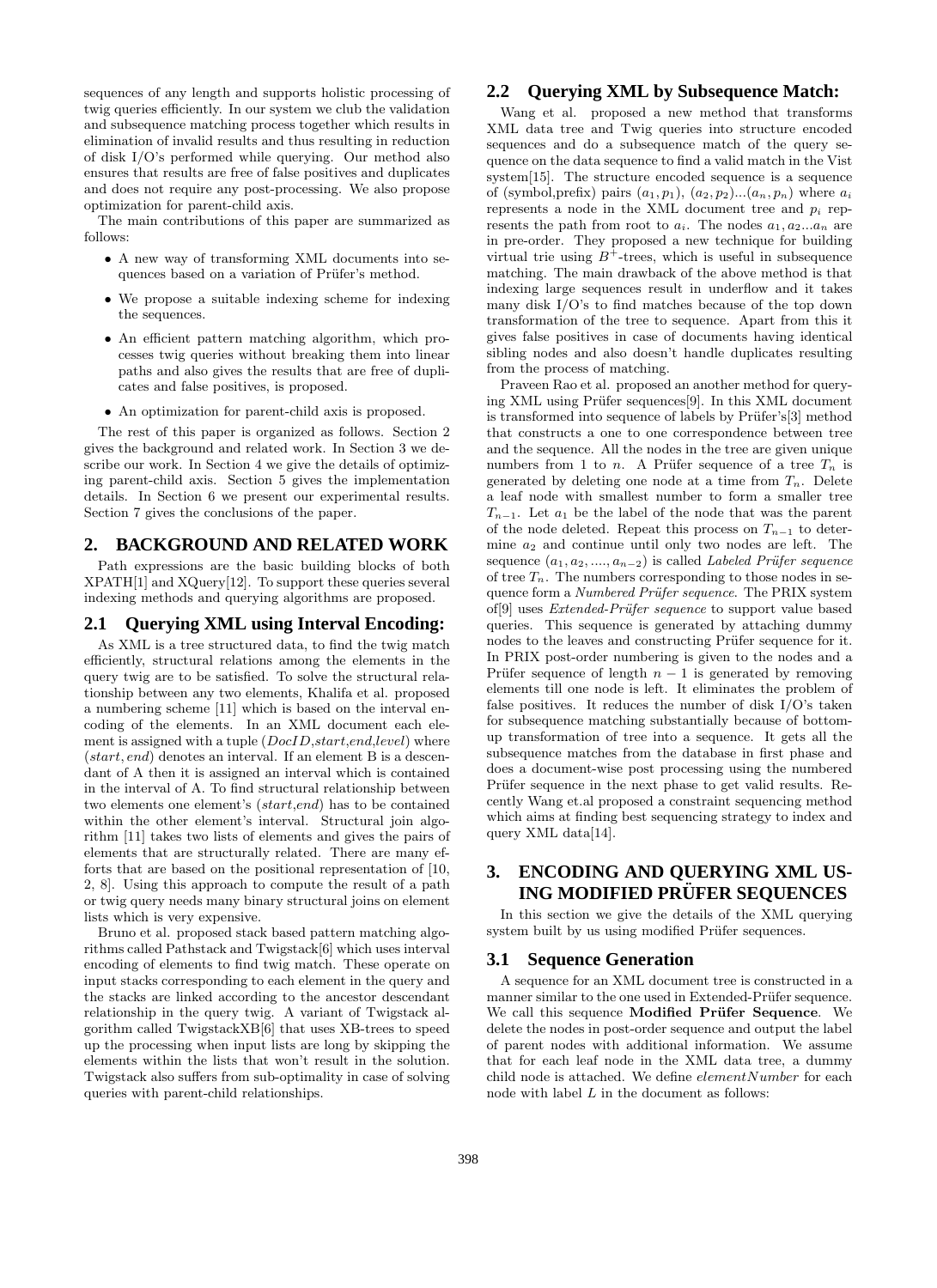

## Figure 1: The Sample XML Document and corresponding Modified Prüfer Sequence

 $elementNumber: 1+(number of nodes with same label as$ L that appear before this node in the depth first traversal order(i.e, document order) of the document tree). Let X be the node being deleted and P be its parent in the tree. The tuple generated corresponding to the deletion of X will have the following components. (label, elementNum, level, count)

• *label:* Denotes the tag of the parent node P.

- elementNum: elementNumber of P
- level: Level at which P is present in the XML document tree.
- *count:* Number of nodes(including dummy nodes) in the subtree rooted at the node X in the original document tree.

XML documents are converted into sequences as described above. An Example XML document and the sequence corresponding to that can be seen in the Figure 1. The letters in the nodes denote the element tags in the XML document. We can see that number of tuples in the sequence is one less than the number of nodes(including dummy nodes) in the tree. The nodes without any label denote the dummy nodes that are added to include the leaf nodes into the sequence. In an actual XML document the values at leaf level would correspond to the dummy nodes. The  $elementNum$  distinguishes elements with similar labels. The Count field in the sequence denotes the number of nodes in the subtree of the deleted node. This takes dummy nodes also into consideration. Take for instance, When the node B at level 2 is deleted the tuple output is  $(A, 1, 1, 6)$  at position 6. It has the count of the nodes in the subtree containing the node  $(B, 1)$ , which is nothing but the count of the nodes in the first subtree of the root. Given an XML document we can generate the above sequence in one pass of the document using a SAX parser.

There is one-to-many correspondence between nodes in the tree and the tuples in the sequence. Note that if a

node N with *label P* has r children, then there will be r tuples with the label  $P$  corresponding to the node  $N$ . The  $elementNum$  component of these tuples will all be the same. Whereas if there are  $m$  nodes in the XML tree all with  $label$ P, corresponding to each such node, there will be a set of tuples. The  $elementNum$  distinguishes between these sets by having a distinct number for all tuples in one set. Thus given a label and elementNum one can easily identify the node in the XML data tree associated with the tuple. All the tuples corresponding to a single node are said to be consistent with each other(Two tuples  $T_i$  and  $T_j$  with same *label* are said to be consistent if they have the same  $elementNum$ .

In all the places we use  $(label, elementNum)$  to talk about a particular tuple in the sequence and we use this interchangeably for node and tuple in the rest of this paper. In the rest of the paper the term sequence refers to modified Prüfer sequence generated using above procedure. For a given sequence we can prove the following properties.

THEOREM 1. Let a node  $(A, n)$  appear k times in the sequence at positions  $p_1, p_2, ..., p_k$ , let *l* be the count value of  $(A, n)$  at position  $p_1$  and let  $T_{p_i}$  denote the tuple at position  $p_i$ , then

- 1. There are exactly k children for the node  $(A, n)$ .
- 2. Tuples from  $T_{p_1-l+1}$  to  $T_{p_1-1}$  correspond to the subtree rooted at the first child of the node  $(A, n)$ .
- 3. Tuples  $T_{p_i+1}$  to  $T_{p_{i+1}-1}$   $(i < k)$  correspond to the subtree rooted at the  $i+1$ th child of node  $(A, n)$ .

The proof of the theorem follows the definition of the sequence. Due to space constraints we do not provide the proofs of these theorems here. For details one can refer to[7].

Example 1: Take the sequence for the Figure 1. One can observe that element  $(A, 1)$  appears at three positions 6th, 9th and 16th. The tuples from position 1 to 5 is the sequence corresponding to the subtree rooted at the first child of  $(A, 1)$ . Similarly we can see that tuples from 7th to 8th positions correspond to the subtree rooted at the second child of  $(A, n)$ . This property is maintained for all the tuples in the sequence.

Finding the structural relationship between two elements in the XML document is the basic operation for solving the XPATH expressions. A structural relationship could be parent-child (/) or one of the XPATH's wild card relationships ancestor-descendant  $\left(\frac{1}{1}\right)$  or  $\cdot^*$ . These structural relationships between two elements denote that there is a linear path connecting the two nodes in the tree with some constraint on the level of the nodes. We define the connectedness of two tuples as follows.

Connectedness: We say that two tuples in the sequence are connected if the nodes corresponding to the tuples are connected by a linear path. A linear path here means that it should not form a twig structure.

We define *immediate ancestor tuple* of a node as follows. Immediate ancestor tuple: Let a node A be an ancestor of a node B in the XML tree. We call the tuple corresponding to A that occurs immediately after all the tuples corresponding to B as the immediate A-ancestor tuple of B. If A is the parent of B in the XML tree, then the immediate A-ancestor tuple of B is called immediate parent tuple of the node B. In the following Theorem we specify how the connectedness check between a pair of nodes can be done given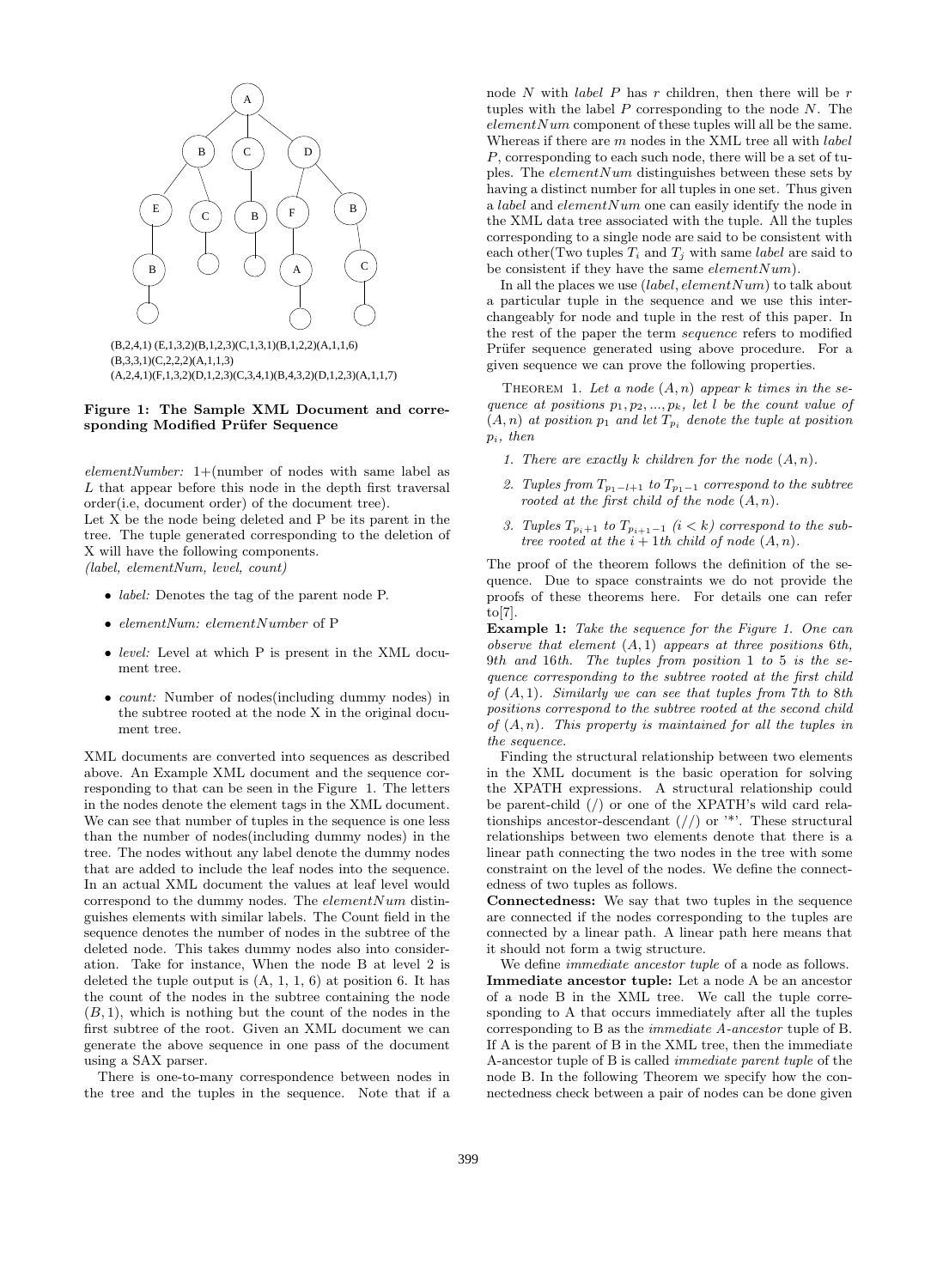the modified Prüfer sequence. We restrict our connectedness check of a node to the immediate ancestor tuple in the sequence.

THEOREM 2. Let  $T_i = (A, x, l_i, c_i)$  and  $T_j = (B, y, l_j, c_j)$ be two tuples at positions i and j  $(i < j)$  in the modified Prüfer sequence corresponding to an XML data tree such that there is no tuple  $T_k = (B, y, l_k, c_k)$  at position k,  $i <$  $k < j$  then,  $(A, x)$  is a descendant of  $(B, y)$  iff  $(j - i) < c_j$ .

Example 2: Take two tuples at positions 3 and 6 in the Figure 1. The difference in their positions  $6-3$  is less than count of the 6th tuple which is 6. So we can say that they are connected. Even from the tree it is clear that  $(B, 1)$  and (A, 1) are connected.

We say there is *drop in level* between two successive tuples in the sequence if the level of the former is higher than the level of the latter. Similarly we say there is a rise in level between two tuples if the level of the former is less than the level of the latter.

THEOREM 3. Let  $T_i$  and  $T_{i+1}$  be two consecutive tuples in the sequence corresponding to the nodes  $(A, x)$  and  $(B, y)$ , then

- 1. If there is drop in the level from  $T_i$  to  $T_{i+1}$  then we can say that  $(B, y)$  is the parent of  $(A, x)$ .
- 2. If there is rise in the level from  $T_i$  to  $T_{i+1}$  then we can say that  $(B, y)$  belongs to the subtree rooted at the next available child of  $(A, x)$ .

For a given Modified Prüfer sequence one can always reconstruct the tree uniquely using Theorem 3. The detailed algorithm can be found in[7].

## *3.1.1 Query Sequence*

A sequence for a query twig is also generated in a same way except that the tuple will have a relationship field instead of count. Relationship describes the relation of the tuple with the preceding tuple in the sequence. It could be one of parent-child or ancestor-descendant or the wild card '\*' present in the XPATH expression. For leaf nodes we maintain a special value as there won't be any relationship between preceding node to itself. An example XPATH expression, its equivalent tree representation and the sequence corresponding to that are given in Figure 2. The last field denotes the relationship. The relationships '0', 'v', 'p' and 'a' denotes a leaf, value, parent and ancestor respectively. A '\*' in the relationship denote the wild card '\*' in the query expression. Encoding a query sequence in this way helps validation of subsequence which is described in later sections.

## **3.2 Indexing**

Once the sequence is ready, we need to store it along with the sequences corresponding to other documents using a suitable indexing mechanism that supports efficient subsequence matching. In our system we maintain three different kinds of indices that are useful in query processing. All the three index structures can be seen in the Figure 3. For subsequence matching we maintain a Two level  $B^+$ -tree similar to the one used in the Vist system [15]. We take a sequence and assign a (*position*, tail) pair to each tuple in the sequence. position is the position number of the tuple



Figure 2: An Example XPATH Expression Tree and the Equivalent Sequence



Figure 3: Different Index Structures Maintained in the System

in the sequence and tail denotes the number of tuples in the sequence following the tuple being considered. We build a  $B^+$ -tree for the element tags in the document and we call it the Document  $B^+$ -tree. Each leaf node in this points to another  $B^+$ -tree called Element  $B^+$ -tree. Element  $B^+$ -tree is indexed on the position of the tuple as key and it stores the values of tail along with  $(elementNum, level, count)$  values of the tuples in the sequence. Tuples in each document sequence are given a distinct range of position numbers. For example, if we have two sequences of size 20 and 15, we give position numbers in the range of  $(1,20)$  to the first sequence and (21,35) to the second sequence. We assign a new range whenever a new sequence is inserted into the database. A DocId  $B^+$ -tree is maintained separately which indexes the last tuple's position number in each sequence. It stores the (DocId, size of the sequence) as data value.

Indexing the data values at the leaf nodes of the XML tree is done in a different way which actually helps in speed up the processing of the value based queries. This again is a two level  $B^+$ -tree with the top level  $B^+$ -tree being built on distinct leaf values which in turn points to another Element  $B^+$ -tree. The key of this Element  $B^+$ -tree is the *position* of the tuple corresponding to the node to which this leaf node is attached. By indexing in this way the parent of a leaf can be reached directly.

The space complexity of the index structure is of the order of the number of tuples in the sequence. We use this single indexing scheme(containing three index structures) for processing all types of queries, whereas PRIX uses three different types of indexing schemes. First one is Prüfer index, used for simple path expressions, second one is extended Prüfer index (EPI), which is used for value based queries and the third is Reverse Prüfer index, which is used for optimizing the query processing time. The space complexity of EPI is almost equal to the number of nodes in the tree as sharing is minimal.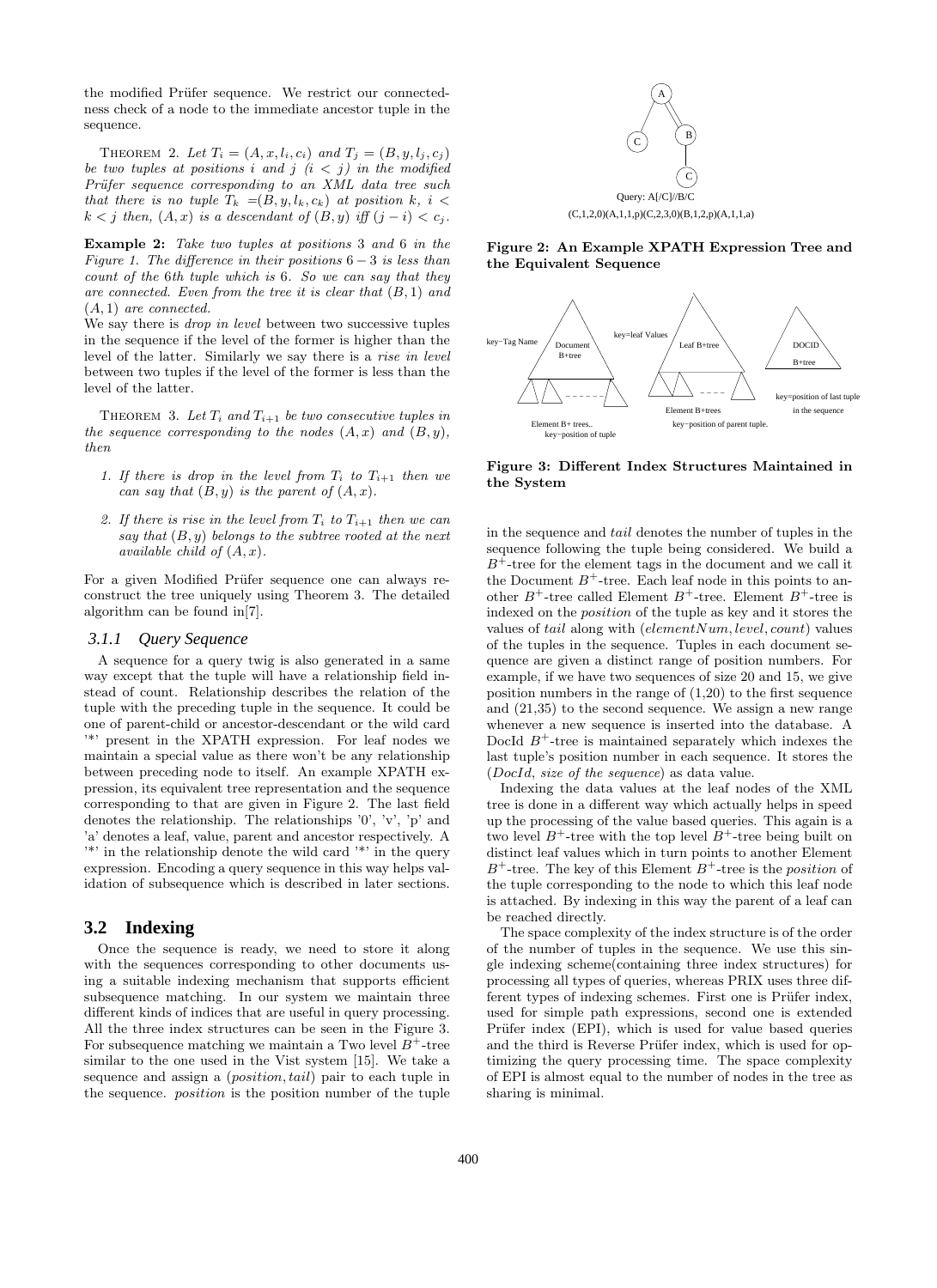# **3.3 Query Processing**

This section gives the details about query processing using the subsequence matching. Once the data sequence is indexed according to the method given in Section 3.2, we do a non-contiguous subsequence match of the label part of the query sequence with the label part of the data sequence.

Now we give a brief description of how query processing is done by subsequence match taking a simple example. Consider an XPATH expression A/B/C which will result in a query sequence  $(C,1,3,0)(B,1,2,p)(A,1,1,p)$ . To solve this first we get all C elements from the document. After getting all the C's, for each C we retrieve B's that follow it in the sequence and for each B we retrieve A tuples that follow it in the sequence. This is the process of simple subsequence matching on a single document. All the subsequences matched may not be valid results of a given query. For a subsequence to be valid it has to satisfy the tests given below. These tests are applied at each stage in the subsequence matching. All the tuples resulting in stage  $i(i > 0)$ are validated using the validation checks given below and only the tuples satisfying them are retained for the next stage.

The above subsequence matching can be easily extended to multiple documents which are indexed in the way described in Section 3.2. The only difference is that in the first stage we get all the tuples from Element  $B^+$ -tree of the first tuple. This will get the tuples from all the documents. After getting all the elements in the first stage we get the next elements within the range of each of these element. Here, range means (*position*, *position* + tail).

In all the examples given below we use the data sequence and query sequence of Figure 1 and Figure 2. Here x:tuple is used to denote each tuple, where x is the position number in the sequence.

Data Sequence:1:(B, 2, 4, 1), 2:(E, 1, 3, 2), 3:(B, 1, 2, 3), 4:(C, 1, 3, 1), 5:(B, 1, 2, 2), 6:(A, 1, 1, 6), 7:(B, 3, 3, 1), 8:(C, 2, 2, 2), 9:(A, 1, 1, 3), 10:(A, 2, 4, 1), 11:(F, 1, 3, 2), 12:(D, 1, 2, 3), 13:(C, 3, 4, 1), 14:(B, 4, 3, 2), 15:(D, 1, 2, 3), 16:(A, 1, 1, 7).

Query Sequence:  $(C, 1, 2, 0)$   $(A, 1, 1, p)$   $(C, 2, 3, 0)$   $(B,$ 1, 2, p) (A, 1, 1, a)

## *3.3.1 Connectedness Check*

Let us say that we are matching tuple  $Q_i$  in the query sequence in the range of data tuple  $D_{i-1}$  of the previous stage, we get positions  $\{p_1, p_2, ..., p_n\}$  in the document where the matching has occurred. We retrieve data tuples  $\{d_1, d_2, ..., d_n\}$ corresponding to these positions. If the  $Q_i$ . relationship is one of 'p', 'a' or '\*' then we do a connectedness check between tuples  $D_{i-1}$  and  $d_j$  (0 < j ≤ n) and retain those  $d_j$ 's that are connected as per the required relationship. The connectedness check is carried out as per Theorem 2. For ancestor-descendant relationship, connectedness check is enough. Whereas in case of parent-child relationship the level difference between the two tuples should be one and in case of wild card '\*' it has to be two. Tuples that fail to satisfy the structural relationship are also discarded at each stage.

We note that in our approach a single check is enough to determine the connectedness , whereas PRIX[9] takes as many checks as the level difference between the nodes in the data tree in case of ancestor-descendant axis check. It also generates duplicate results in the same case as it uses post-order numbers which allow the check to pass on all the instances of the tuples present in the sequence.

Example 3: Consider the query given in Figure2.Take the subsequence matches  $R_1(8, 9, 13, 14, 16)$  and  $R_2(8, 10, 16)$ 13, 14, 16), the two vectors representing the positions of the matchings in the data sequence. Now we apply the connectedness check for the tuples at positions  $(1, 2)$ ,  $(3, 4)$  and  $(4, 5)$  in  $R_1$  and  $R_2$ .  $R_1$  satisfies the check at all the three places whereas  $R_2$  fails at (1,2). So  $R_2$  can be eliminated as an invalid match at that stage itself without going further. We can also see that  $R_1$  satisfies all the structural relations given in the query sequence.

At any point we require the positions of the two tuples along with their contents to do the above validations. So we can perform connectedness check at each phase of the subsequence matching and can discard invalid matches without considering them for further processing.

#### *3.3.2 Consistency Check*

We know that two tuples  $T_i$  and  $T_j$  with the same *label* are said to be consistent if they have the same  $elementNum$ . Suppose two elements at positions  $i$  and  $j$  are consistent in the query sequence then the elements matched in the data sequence at those positions should also be consistent with each other. For this, we maintain an array C which is of length equal to query sequence. If two elements  $T_i$  and  $T_j$ are consistent tuples in the query sequence and  $i < j$  then  $C[j]$  is assigned i. If  $T_j$  has no element  $T_i$  such that  $i < j$ then  $C[i]$  is assigned zero. This array can be generated in a single pass through the query sequence. Using this we can check the consistency of the subsequence while matching. one can see that tuples resulted from outputting same node will be consistent. For the example query taken above the C array will be  $(0,0,0,0,2)$ . This indicates that element at position 5 should be consistent with element at position 2.

# **4. OPTIMIZING PARENT-CHILD AXIS**

Occurrence of parent-child axis is more common in tree pattern queries when compared with other XPATH axes. We introduce a mechanism to optimize parent-child axis which results in reduced query processing time. To incorporate this optimization we introduce an extra field parent-Pointer in the Modified Prüfer Sequence, which is an offset from the current tuple to its Immediate parent tuple. The remaining fields in the tuple have their original meaning. The structure of the tuple in this case is given below.

 $(label, elementNum, level, count, parentPointer)$ 

**parentPointer**: parentPointer of tuple  $T_i$  is the difference in positions of parent $(T_i)$  and  $T_i$ , where parent $(T_i)$  is the Immediate parent tuple of  $T_i$ .

The sequence for the tree in Figure 1 with introduction of parentPointer will be as follows.

(B, 2, 4, 1, 1) (E, 1, 3, 2, 1) (B, 1, 2, 3, 3) (C, 1, 3, 1, 1) (B, 1, 2, 2, 1) (A, 1, 1, 6, 0) (B, 3, 3, 1, 1) (C, 2, 2, 2, 1) (A, 1, 1, 3, 0) (A, 2, 4, 1, 1) (F, 1, 3, 2, 1) (D, 1, 2, 3, 4) (C, 3, 4, 1, 1) (B, 4, 3, 2, 1) (D, 1, 2, 3, 1) (A, 1, 1, 7, 0)

In the above sequence the fifth field in each tuple denotes the *parentPointer* of that tuple. We assign zero to the parentPointer of root.

By generating the sequence with this extra field, we index the sequence in a similar way described in the Section 3.2. The only change comes in the query processing, where in case of parent-child we don't retrieve tuples in a range but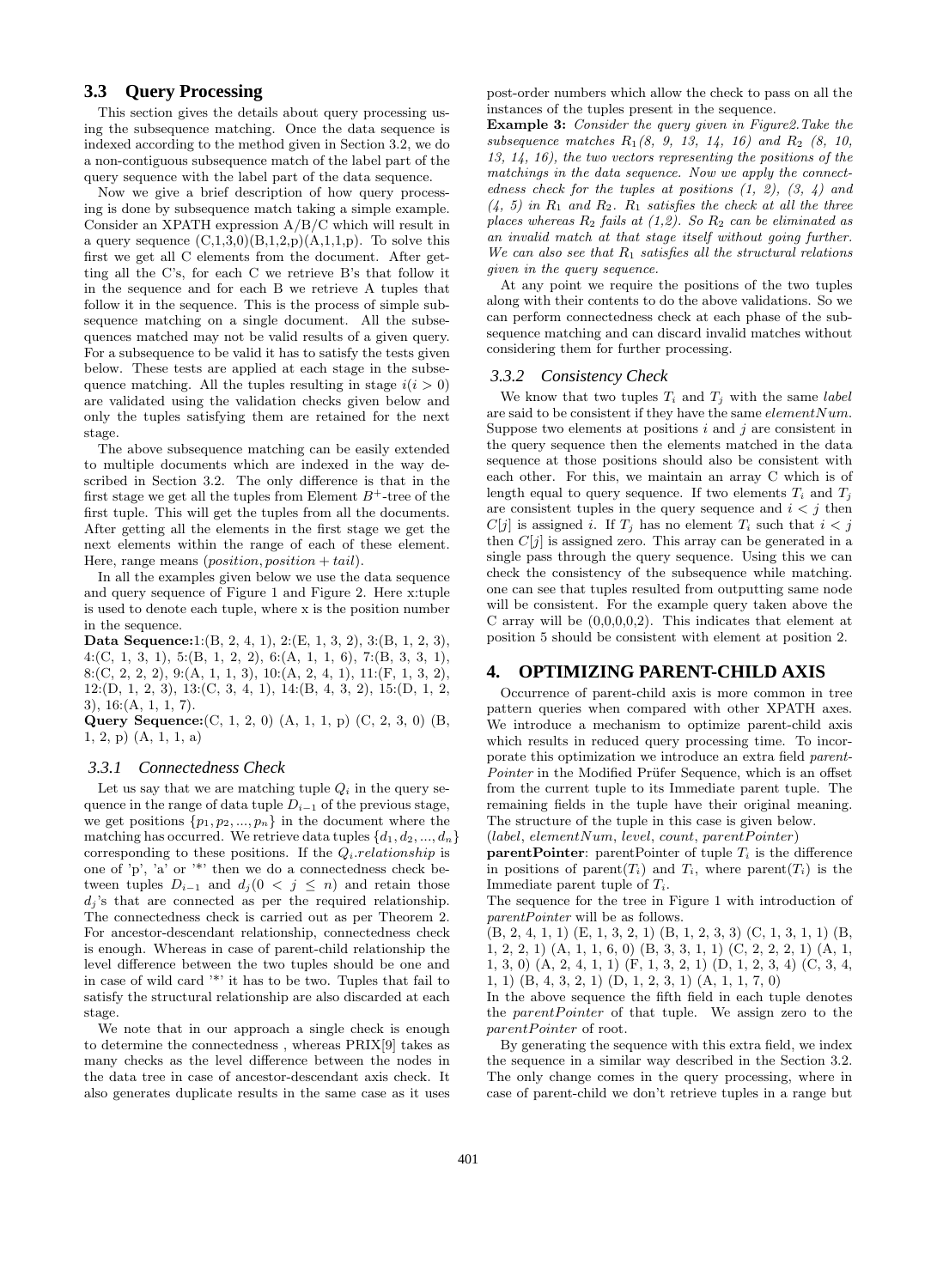try to check for the tuple in exact position by using the  $parentPointer$ . This could increase the index size to some extent, but overall the space complexity of the index will still be linear with the number of tuples in the sequence.

By introducing this extra field we can get the position of the parent of a tuple in the sequence. To solve a parent-child axis between two tuples  $Q_i$  and  $Q_{i+1}$  in the query sequence, we have to check if the key  $T_i+T_i.parentPointer$  exists in the  $Q_{i+1}.label$ 's Element  $B^+$ -tree, where  $T_i$  is the tuple considered at stage  $i$ . If it exists we can continue the matching with that tuple otherwise we can stop the matching for that partially matched subsequence.

# **5. IMPLEMENTATION DETAILS**

In this section we present the implementation details of the Query Processing system built using modified Prüfer sequences. The system has the following three basic blocks. Each of them is explained below.

Parsing: Sequence is generated using the SAX parser in one pass of the document as described in section 3.1.

Indexing: Indexing of the sequences is done in a way given in Section 3.2. We use the BerkeleyDB [5] library for implementing  $B^+$ -tree's.

## Query Processing:

Algorithm 1 findMatch is used for solving tree pattern queries. The algorithm presented here is for evaluating tree pattern having only equality predicates on values. This procedure is invoked by calling  $findMatch(Q,1,0,MAXRANGE)$ .  $Q_i$  denotes *ith* tuple in the query sequence Q. The function retrieve( $Q_i$ , database, start, end) retrieves the tuples from the Element  $B^+$ -tree of  $Q_i$ . label from the specified database in the range (start, end) whereas function  $get(Q_i, k)$  returns the tuple at the specified position  $k$  in the Element  $B^+$ tree if it exists otherwise it returns null. Since we index the leaf values in the XML document separately to speed up the processing, query containing value based predicates should be handled separately. The lines from 1 to 7 in the algorithm are used for handling value nodes. The algorithm presented here handles only equality predicates and can be easily extended to allow other predicates also. Let the tuple preceding the current tuple being matched correspond to a leaf value in the XML tree, one can get the parent of the leaf node directly using the  $get()$  function, if it exists in that Element  $B^+$ -tree. The lines from 8 to 10 perform this task.

The remaining algorithm is for handling regular cases. In line 11 of the algorithm we get all the tuples matching ith tuple in the query sequence within the range (start, end) of the Element  $B^+$ -tree of  $Q_i$ .label. Line 14 to 16 check for connectedness and structural relationship as explained in Section 3.3.1. The function *checkRelationship()* takes two tuples as input and uses the level information encoded in them and returns true if the relationship specified in the query is satisfied. Lines 17 to 19 perform consistency check described in the Section 3.3.2. Throughout the Algorithm  $k$ denotes the position number of a sequence tuple and  $t$  denotes the structure (tail, ElementNum, level, count) of the tuple which is stored as the data field in the Element  $B^+$ tree. We remove the duplicate tuples from the result of a range query at line 22. This task can be accomplished using the  $elementNum$  field in the tuples of a sequence. This along with the connectedness check ensures duplicate free results.

#### Algorithm 1 Algorithm for Pattern matching

**Input:** $\{(Q, i, start, end)\}$ : $Q$  is the query sequence; index *i*;  $(start, end)$  is a range;

**Output:**  $\{(P, D, id)\}\$  P denotes Positions of matching; D is the data tuples matched; id is the document number;

**Procedure:**findMatch $(Q, i, start, end)$ 

- 1: if  $Q_i$ *relationship* = 'v' then
- 2:  $M \leftarrow \text{retrieve}(Q_i, leaf, start, end);$  for leaf nodes
- 3: for all  $k$  in  $M$  do
- 4: findMatch $(Q, i+1, k, k);$
- 5: end for
- 6: return;
- 7: end if
- 8: if  $Q_{i-1}$ .relationship = 'v' then
- 9:  $N \leftarrow \text{get}(Q_i, start)$ ; {handling parent of leaf nodes} 10: else
- 11:  $N \leftarrow \text{retrieve}(Q_i, document, start, end);$
- 12: if  $Q_i.\text{level} < Q_{i-1}.\text{level}$  then
- 13: for all  $(k, t)$  in N do
- 14: if  $not(k P[i 1] < t.count$  and checkRelation- $\text{ship}()$ =True ) then
- 15: Remove  $(k, t)$  from N; {Connectedness check} 16: end if
- 17: **if**  $(C[i] \neq 0$  and t.elementNum $\neq$  $D[C[i]]$ .elementNum) then
- 18: Remove  $(k, t)$  from N; {Consistency check}
- 19: end if
- 20: end for
- 21: else
- 22: Remove duplicates from  $N$ ;
- 23: end if
- 24: end if
- 25: for all  $(k, t)$  in N do
- 26:  $D[i] = t; P[i] = k;$
- 27: if  $i = |Q|$  then
- 28:  $id = get\text{DocId}(k + t.tail);$
- 29: output $(D, P, id)$ ;
- 30: else
- 31: findMatch $(Q, i+1, k, k+t. tail);$
- 32: end if
- 33: end for

34: return;

The advantage of the new algorithm over the existing subsequence matching algorithm presented in [9] is that we do validation along with subsequence matching. This reduces the number of range queries as the invalid tuples are eliminated at each stage. This actually results in a cascading effect. If 10 tuples are eliminated at stage 2, then it will result in reduction of 10 range queries in stage 3(as they are removed from N) and number of range queries resulting from those tuple's in the next stages. Even if each of the 10 elements generate 5 invalid tuples in 3rd stage, that will come around to 50 range queries till that stage. When querying on large databases with large query sequences the gains are significant. As the range queries are expensive operations in the above algorithm, reducing them results in more efficient query processing. The effect is higher in case of data having deep recursive structure and large sequence size.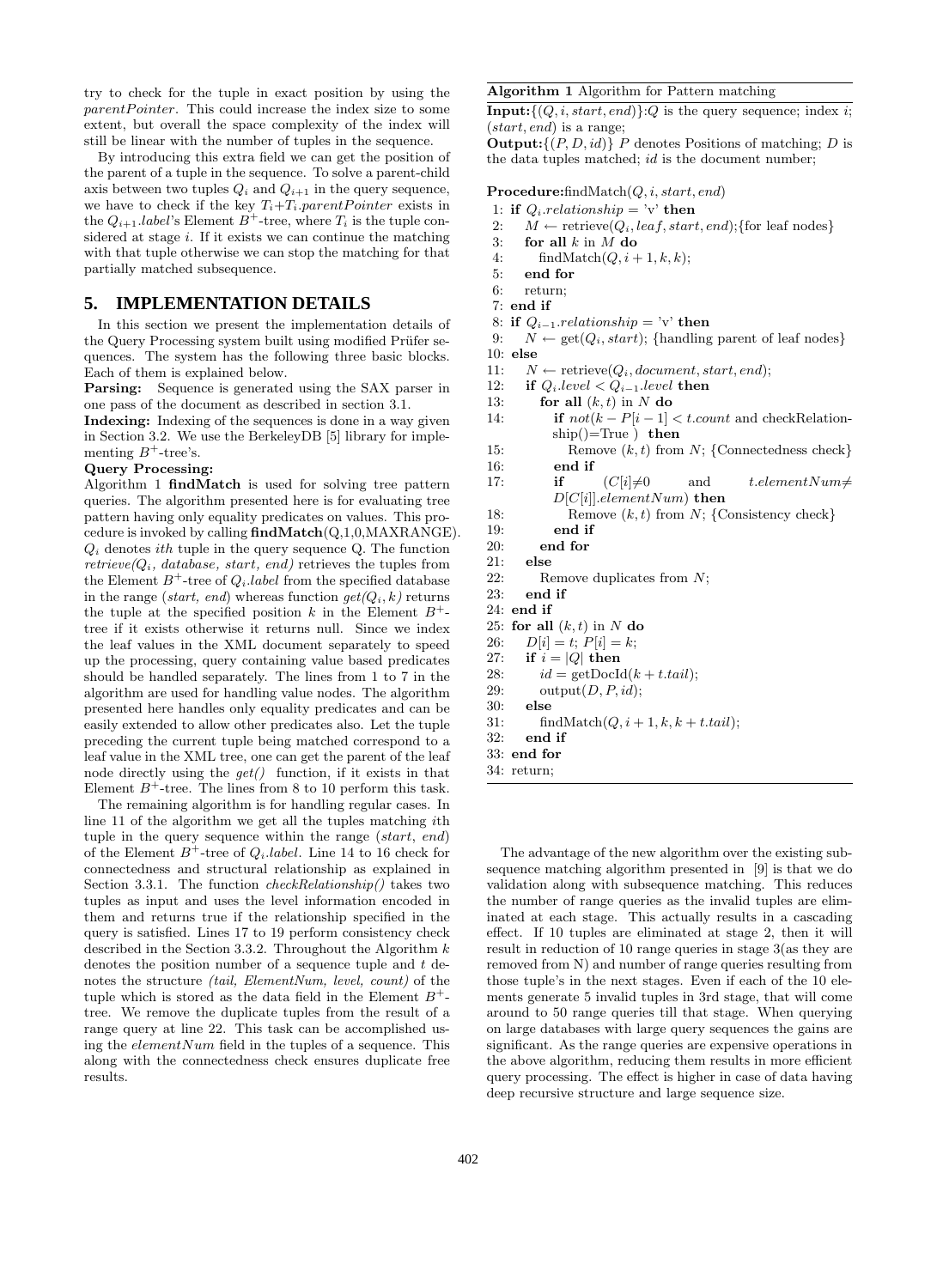| Table 1: Queries |                                                        |                 |  |  |
|------------------|--------------------------------------------------------|-----------------|--|--|
|                  | Query                                                  | Dataset         |  |  |
| Q1               | //article[./month="August"][./year="1994"]             | <b>DBLP</b>     |  |  |
| Q2               | $//mastersthesis/.[]$ authorsologies                   | <b>DBLP</b>     |  |  |
| Q3               | $//$ inproceedings[./author="Jim Gray"][./year="1990"] | <b>DBLP</b>     |  |  |
| Q4               | //proceedings[./isbn][./url]                           | <b>DBLP</b>     |  |  |
| $Q_{.}5$         | //Entry[./Org="Piroplasmida"][.//Author]//from         | SWISSPROT       |  |  |
| Q6               | $//Entry[./Org="Theileria"][.//DB="MEDLINE"]$          | SWISSPROT       |  |  |
| Q7               | //Entry[.//Author="Smith A.G"]                         | SWISSPROT       |  |  |
| Q8               | $//NP/./RBR_OR_JJR]/PP$                                | <b>TREEBANK</b> |  |  |
| Q9               | $//NP/P/NP[./NNS_OR_NN][./NN]$                         | <b>TREEBANK</b> |  |  |
| Q10              | /S//NP/SYM                                             | <b>TREEBANK</b> |  |  |

# **6. EXPERIMENTAL RESULTS**

We implemented our system in  $C++$  for indexing and querying of XML data. We also implemented PRIX and obtained TwigstackXB from the authors for comparison purpose. We use the  $B^+$ -tree API provided by BerkeleyDB [5] for implementing the  $B^+$ -trees. All these experiments were carried out on a Linux machine running Red Hat 7.2 with a 2.4 GHz processor and 256 MB main memory. We used 4-byte number to index the Element  $B^+$ -tree. We fixed the page size of 8K in all our experiments.

## Data Sets :

We carried out our experiments on three datasets DBLP, SWISSPROT and TREEBANK. All the Datasets are downloaded from the University of Washington XML repository[4]. The information about the datasets and the details associated with them are given in Table 2.

Table 2: Description of Data Sets

| Name             | Size  | #Sequences | MaxDepth |
|------------------|-------|------------|----------|
| DRLP             | 127MB | 32858      |          |
| <b>SWISSPROT</b> | 109MB | 50000      |          |
| TREERANK         | 82MB  | 56385      | 36       |

#### Queries :

We compared the performance of our system with PRIX and TwigstackXB for the queries given in Table 1. Some of the queries in the Table 2 are taken from [9]. Apart from these queries, we tested the system for several other queries and in all the cases MPS and MPS-P outperform other two systems.

# **6.1 Analysis of Results**

### *6.1.1 Comparison With PRIX*

In Table 3 time taken for processing different queries is given. Here MPS is the proposed Modified Prüfer Sequence based system and MPS-P is the MPS system with parentchild optimization. We observe that query processing for value based queries in all the cases takes lesser time in our system $(Q_1, Q_3, Q_5, Q_6, Q_6, Q_7)$ . This gain is because of the reduction of excessive range queries in the findMatch procedure. Since PRIX has two phases where in one phase it gets all the subsequences matches from the database and then performs a document-wise post-processing to validate matched subsequences, its performance is poor. Even the validation process takes additional disk I/O's as the numbered Prüfer sequences are to be fetched from flat files that

Table 3: Comparison Of Query Processing Times in

| secs |             |            |         |             |             |  |
|------|-------------|------------|---------|-------------|-------------|--|
|      | Query       | <b>MPS</b> | $MPS-P$ | <b>PRIX</b> | TwigstackXB |  |
|      | Q1          | 0.030      | 0.020   | 0.098       | 0.38        |  |
|      | Q2          | 0.018      | 0.016   | 0.014       | 0.68        |  |
|      | Q3          | 0.035      | 0.019   | 0.11        | 1.01        |  |
|      | Q4          | 0.20       | 0.10    | 0.15        | 0.41        |  |
|      | Q5          | 0.043      | 0.043   | 0.70        | 2.5         |  |
|      | Q6          | 0.019      | 0.019   | 0.050       | 0.54        |  |
|      | Q7          | 0.014      | 0.014   | 0.055       | 0.43        |  |
|      | Q8          | 0.016      | 0.013   | 0.11        | 0.68        |  |
|      | Q9          | 0.023      | 0.017   | 0.26        | 0.33        |  |
|      | $\rm_{Q10}$ | 0.016      | 0.012   | 0.044       | 0.20        |  |

are stored separately. Our observation shows that number of invalid results generated are more compared to the actual ones in the first phase of PRIX. In case of DBLP dataset similarity in the sequences is very high. PRIX gets the advantage of sharing of sequences to large extent in case of simple path expression which doesn't contain any value based predicates. These are processed using regular Prüfer index, whereas when it comes to value based queries PRIX uses Extended Prfer index and the amount of sharing is almost negligible because of the bottom-up approach used. Query  $Q2$  and  $Q4$  which are processed with regular Prüfer index got the advantage of sharing compared to our system. Query Q1 and Q3 are value based queries on DBLP dataset and we can see that MPS performs better than PRIX.

Performance of the PRIX degrades when we have large sequences with good recursive structure. Take the queries Q8, Q9 and Q10 on TREEBANK dataset. Since TREE-BANK has deep recursion and large sequences compared to the DBLP, sharing of the sequence is less in this case. All these queries are not having any value predicate. The reduction of range queries in this case is very high as the number of intermediate tuples generated while querying are high because of the large sequence size and deep recursion. One can see that MPS has out performed PRIX in all these queries.

Queries Q5, Q6 and Q7 are value based queries on SWIS-SPROT database. The sequence sizes are large in this case. The number of intermediate nodes that are filtered in this is very high so we get the advantage from the reduced range queries at each stage of subsequence matching. Since the reduction of range queries has a cascading effect on the latter stages, the effect gets multiplied at each stage.

So we can say that for datasets having high similarity in structure, PRIX gets a slight advantage for processing sim